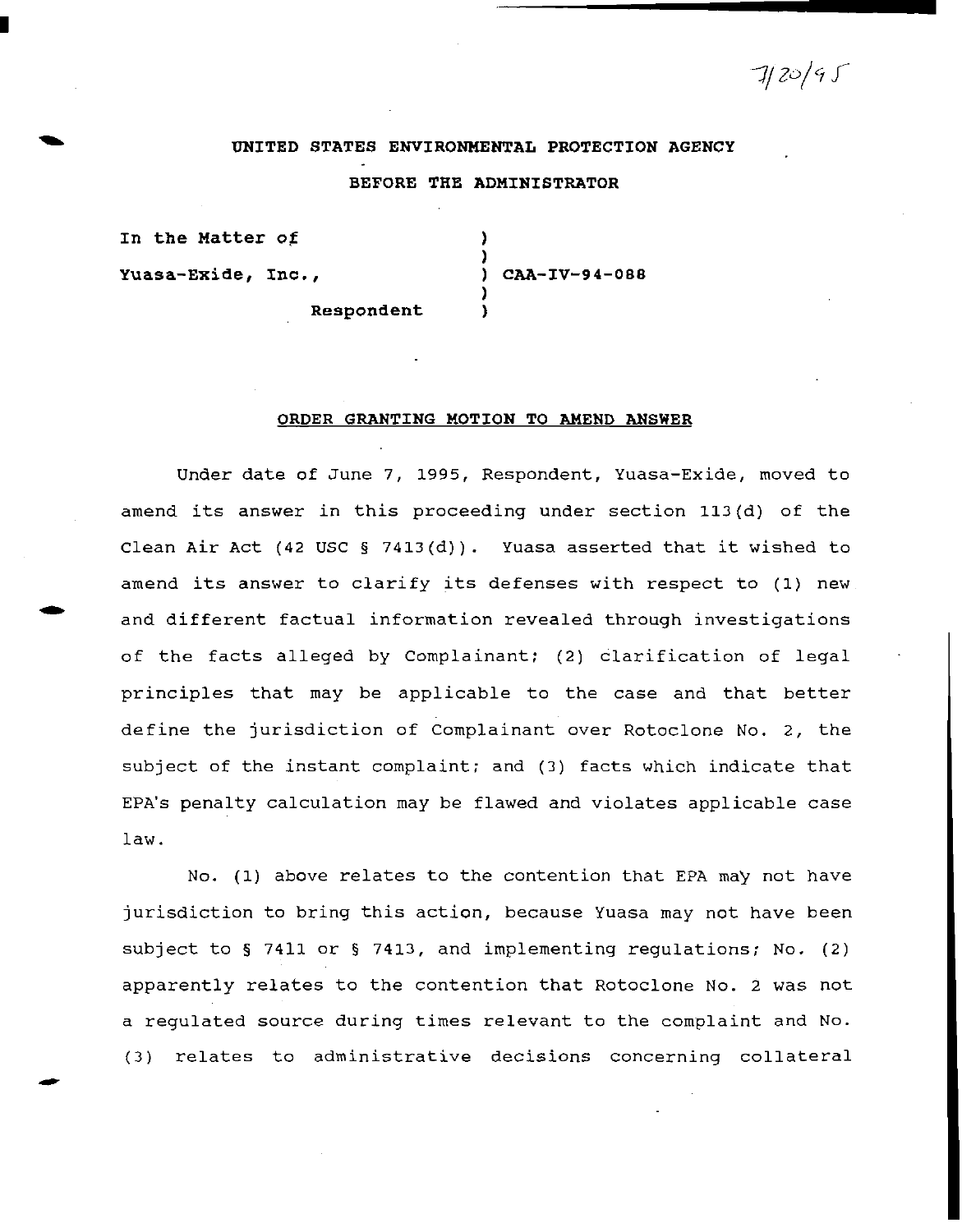Good cause having been shown, Yuasa's motion to amend its answer is granted. Yuasa shall file its amended answer within 20 days after the service of this order.<sup>2/</sup>

Dated this  $20 - m$ 

~ *IJ* day of July 1995.

Walen T. Nissen Spend

Administrative Law Judge

 $f^{2/2}$  After the amended answer is filed, a prehearing order and a ruling on Yuasa's motion for discovery will be issued.

**ORDER** 

..